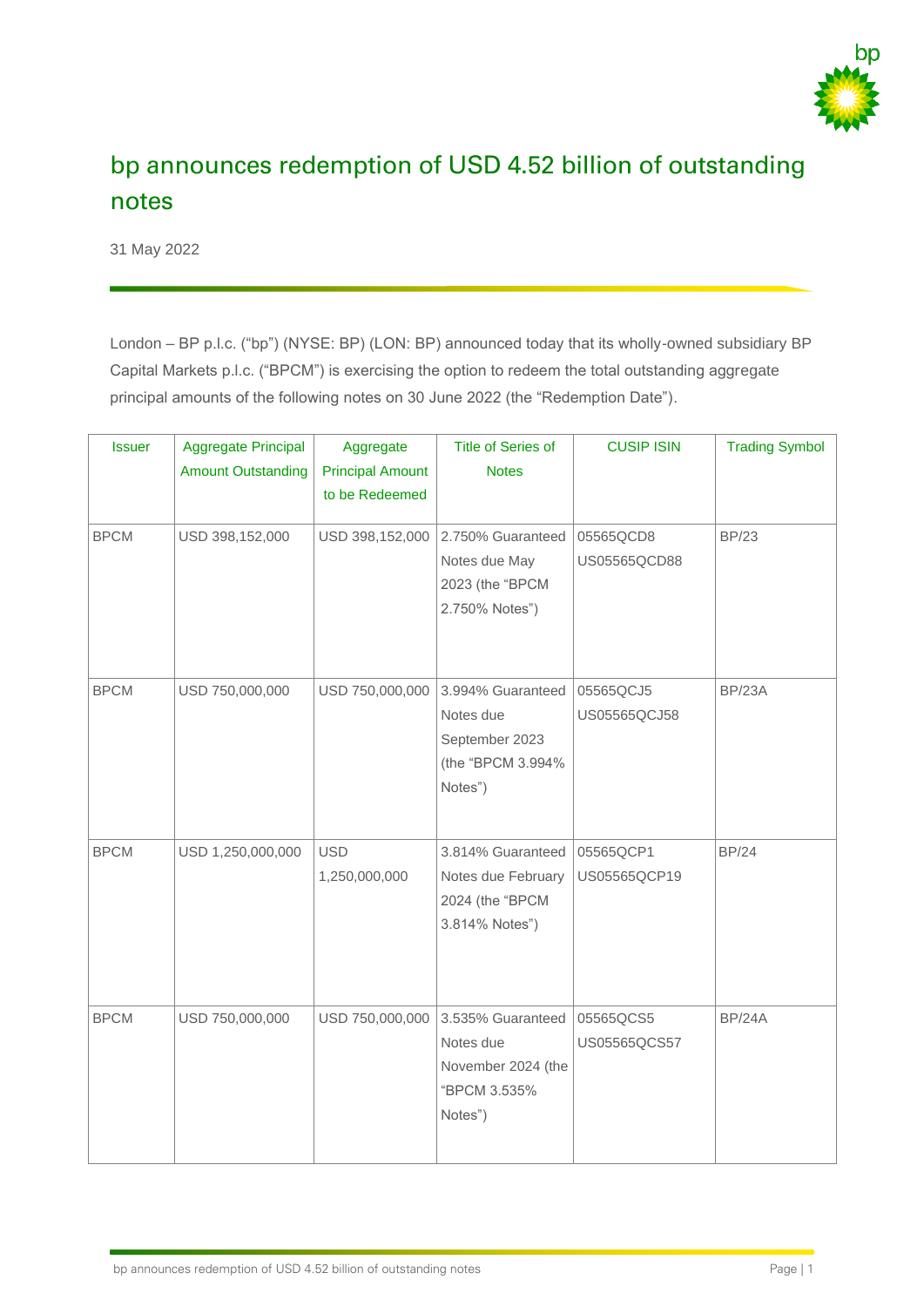| <b>Issuer</b> | <b>Aggregate Principal</b> | Aggregate               | <b>Title of Series of</b> | <b>CUSIP ISIN</b> | <b>Trading Symbol</b> |
|---------------|----------------------------|-------------------------|---------------------------|-------------------|-----------------------|
|               | <b>Amount Outstanding</b>  | <b>Principal Amount</b> | <b>Notes</b>              |                   |                       |
|               |                            | to be Redeemed          |                           |                   |                       |
| <b>BPCM</b>   | USD 1,000,000,000          | <b>USD</b>              | 3.506% Guaranteed         | 05565QDA3         | <b>BP/25</b>          |
|               |                            | 1,000,000,000           | Notes due March           | US05565QDA31      |                       |
|               |                            |                         | 2025 (the "BPCM           |                   |                       |
|               |                            |                         | 3.506% Notes")            |                   |                       |
|               |                            |                         |                           |                   |                       |
|               |                            |                         |                           |                   |                       |
| <b>BPCM</b>   | USD 251,423,000            | USD 251,423,000         | 3.119% Guaranteed         | 05565QDB1         | <b>BP/26</b>          |
|               |                            |                         | Notes due May             | US05565QDB14      |                       |
|               |                            |                         | 2026 (the "BPCM           |                   |                       |
|               |                            |                         | 3.119% Notes")            |                   |                       |
|               |                            |                         |                           |                   |                       |
|               |                            |                         |                           |                   |                       |
| <b>BPCM</b>   | USD 123,582,000            | USD 123,582,000         | 3.017% Guaranteed         | 05565QDF2         | <b>BP/27</b>          |
|               |                            |                         | Notes due January         | US05565QDF28      |                       |
|               |                            |                         | 2027 (the "BPCM           |                   |                       |
|               |                            |                         | 3.017% Notes")            |                   |                       |
|               |                            |                         |                           |                   |                       |
|               |                            |                         | The BPCM 2.750%           |                   |                       |
|               |                            |                         | Notes, the BPCM           |                   |                       |
|               |                            |                         | 3.994% Notes, the         |                   |                       |
|               |                            |                         | BPCM 3.814%               |                   |                       |
|               |                            |                         | Notes, the BPCM           |                   |                       |
|               |                            |                         | 3.535% Notes, the         |                   |                       |
|               |                            |                         | BPCM 3.506%               |                   |                       |
|               |                            |                         | Notes, the BPCM           |                   |                       |
|               |                            |                         | 3.119% Notes and          |                   |                       |
|               |                            |                         | the BPCM 3.017%           |                   |                       |
|               |                            |                         | Notes are                 |                   |                       |
|               |                            |                         | collectively referred     |                   |                       |
|               |                            |                         | to herein as the          |                   |                       |
|               |                            |                         | "Notes").                 |                   |                       |

BPCM will redeem the BPCM 2.750% Notes, the BPCM 3.994% Notes, the BPCM 3.814% Notes, and the BPCM 3.535% Notes at a redemption price equal to the greater of (i) 100% of the aggregate principal amount of the Notes to be redeemed and (ii) the sum of the present values of the remaining scheduled payments of principal and interest on the Notes to be redeemed (not including any portion of payments of interest accrued and unpaid to the Redemption Date) discounted to the Redemption Date on a semi-annual basis (assuming a 360-day year consisting of twelve 30-day months) at the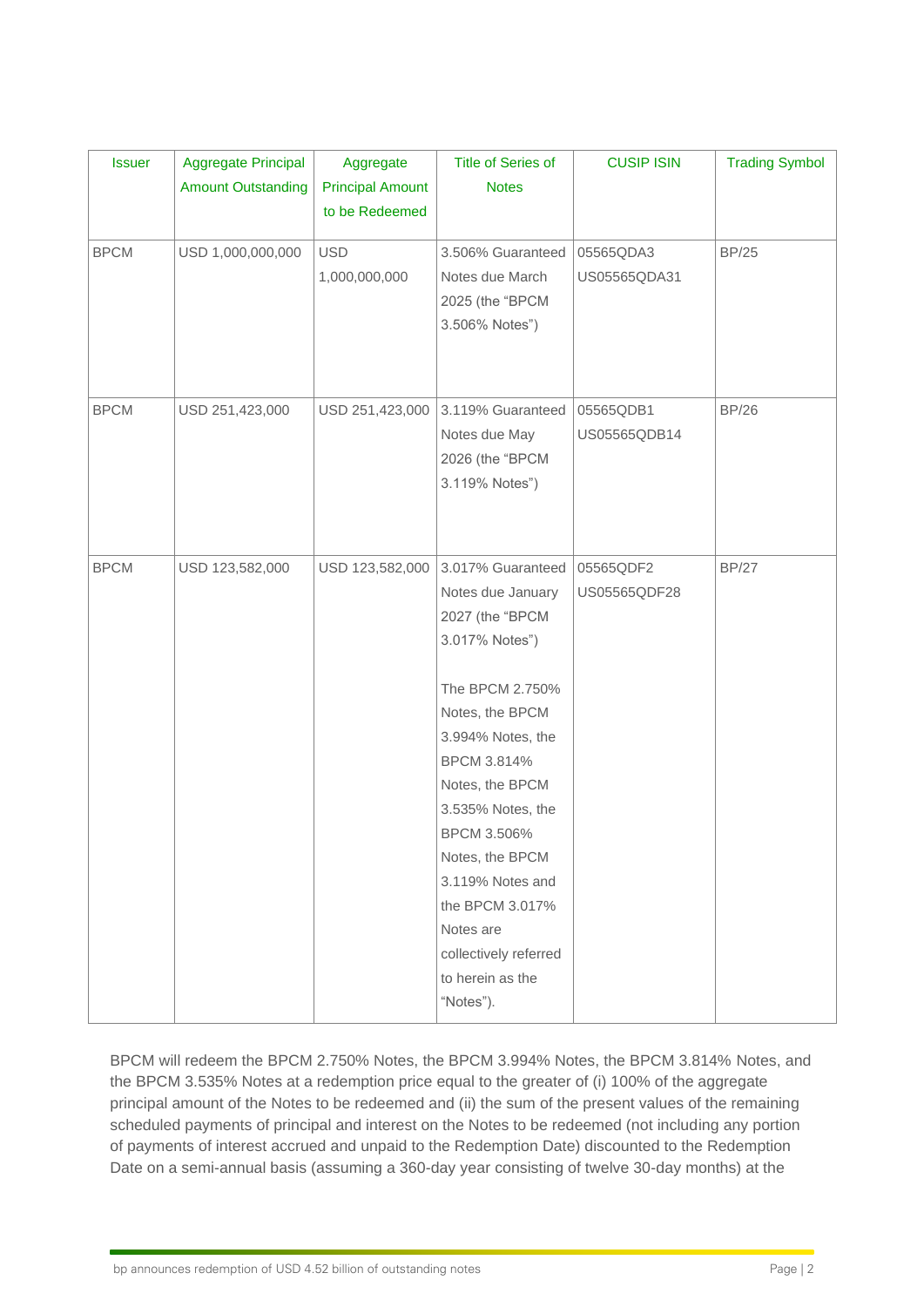Treasury Rate plus 20 basis points, together with, in each case accrued and unpaid interest on the principal amount of the Notes to be redeemed to the Redemption Date. The Treasury Rate will be calculated on the third Business Day preceding the Redemption Date.

BPCM will redeem the BPCM 3.506% Notes at a redemption price equal to the greater of (i) 100% of the aggregate principal amount of the Notes to be redeemed and (ii) the sum of the present values of the remaining scheduled payments of principal and interest on the Notes to be redeemed (not including any portion of payments of interest accrued and unpaid to the Redemption Date) discounted to the Redemption Date on a semi-annual basis (assuming a 360-day year consisting of twelve 30-day months) at the Treasury Rate plus 25 basis points, together with, in each case accrued and unpaid interest on the principal amount of the Notes to be redeemed to the Redemption Date. The Treasury Rate will be calculated on the third Business Day preceding the Redemption Date.

BPCM will redeem the BPCM 3.119% Notes and the BPCM 3.017% Notes at a redemption price equal to the greater of (i) 100% of the aggregate principal amount of the Notes to be redeemed and (ii) the sum of the present values of the remaining scheduled payments of principal and interest on the Notes to be redeemed that would be due if such notes matured on February 4, 2026 (with respect to the BPCM 3.119% Notes) and on October 16, 2026 (with respect to the BPCM 3.017% Notes) (not including any portion of payments of interest accrued and unpaid to the Redemption Date) discounted to the Redemption Date on a semi-annual basis (assuming a 360-day year consisting of twelve 30-day months) at the Treasury Rate plus 20 basis points, together with, in each case accrued and unpaid interest on the principal amount of the Notes to be redeemed to the Redemption Date. The Treasury Rate will be calculated on the third Business Day preceding the Redemption Date.

The redemption of the Notes is made pursuant to the terms of the Indenture, dated as of 8 March 2002 (the "2002 Indenture"), by and among BPCM, bp and The Bank of New York Mellon Trust Company, N.A. (as successor to JPMorgan Chase Bank), as trustee (the "Trustee"), as supplemented by the Eighteenth Supplemental Indenture, dated as of 10 May 2013 (the "Eighteenth Supplemental Indenture"), with respect to the BPCM 2.750% Notes, by the Nineteenth Supplemental Indenture, dated as of 26 September 2013 (the "Nineteenth Supplemental Indenture"), with respect to the BPCM 3.994% Notes, by the Twenty-First Supplemental Indenture, dated as of 10 February 2014 (the "Twenty-First Supplemental Indenture"), with respect to the BPCM 3.814% Notes, by the Twenty-Second Supplemental Indenture, dated as of 4 November 2014 (the "Twenty-Second Supplemental Indenture"), with respect to the BPCM 3.535% Notes, by the Twenty-Fourth Supplemental Indenture, dated as of 17 March 2015 (the "Twenty-Fourth Supplemental Indenture"), with respect to the BPCM 3.506% Notes, by the Twenty-Fifth Supplemental Indenture, dated as of 4 May 2016 (the "Twenty-Fifth Supplemental Indenture"), with respect to the BPCM 3.119% Notes, and by the Twenty-Sixth Supplemental Indenture, dated as of 16 September 2016 (the "Twenty-Sixth Supplemental Indenture", and together with the Eighteenth Supplemental Indenture, the Nineteenth Supplemental Indenture, the Twenty-First Supplemental Indenture, the Twenty-Second Supplemental Indenture, Twenty-Fourth Supplemental Indenture and the Twenty-Fifth Supplemental Indenture, the "BPCM Indenture"), with respect to the BPCM 3.017% Notes. Capitalized terms used in this press release and not defined herein are used as defined in the BPCM Indenture.

On the relevant Redemption Date, (i) the Notes will no longer be deemed outstanding, (ii) the applicable redemption price will become due and payable on the Notes, as applicable, and, (iii) unless